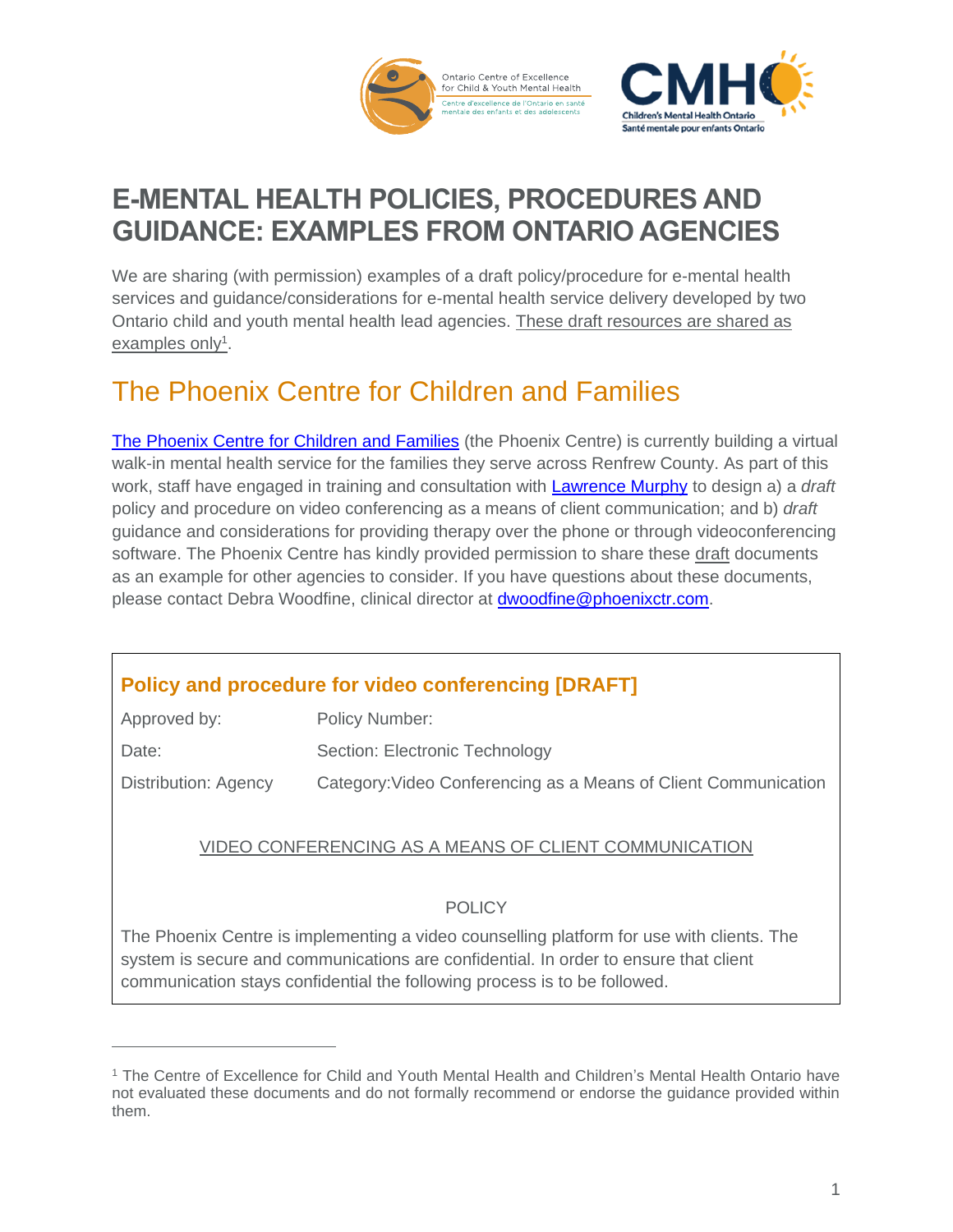

.<br>Santé mentale pour enfants Ontari

#### PROCEDURE

If the clinician determines that video communication is an appropriate method for connecting with clients, they should take the following steps with the client prior to setting up a counselling appointment via video.

- Ensure that the client has a computer or other device that possesses a working camera and microphone
- Ensure that the client is able to find a safe space where they will not be seen or overheard by others
- Ensure that the client will not be driving at the time of the appointment
- Establish a Plan B with the client in case the video connection does not work or fails during the appointment (e.g. the counsellor will phone the client, the counsellor will send a text message to the client)
- In situations where there is potential risk, create a safety plan with the client (e.g. if a parent approaches the room the client has the counsellor's permission to close the conference. The client also opens a game online prior to the session so they can be seen to be playing when the parent enters the room)
- Inform the client that the first part of the first session will require sorting out some technical issues

### **Guidance and considerations for providing therapy over the phone or through videoconferencing software [DRAFT]**

#### **Content derived from training provided by Lawrence Murphy, Therapy Online:**

When providing therapy over the phone or videoconferencing software it is important to consider details which might not be necessary with traditional face to face service.

#### *1. Location – Where is the client?*

Whether the client is in a public place or an area they have privacy could impact what they are willing to share. Similarly, due to confidentiality reasons, it is important to assess whether the conversation can be overheard by anyone around the client. Additionally, being aware of the client's location is important for responding to potential crisis situations. Having an accurate address is useful for connecting clients with resources or notifying proper authorities of any safety concerns.

#### *2. Access to the device – Permitted/non-Permitted*

Another important consideration is who has access to the client's phone. This includes access which is permitted by the client, such as a friend the client has chosen to share their phone password with. This also includes access which may not be permitted by the client. For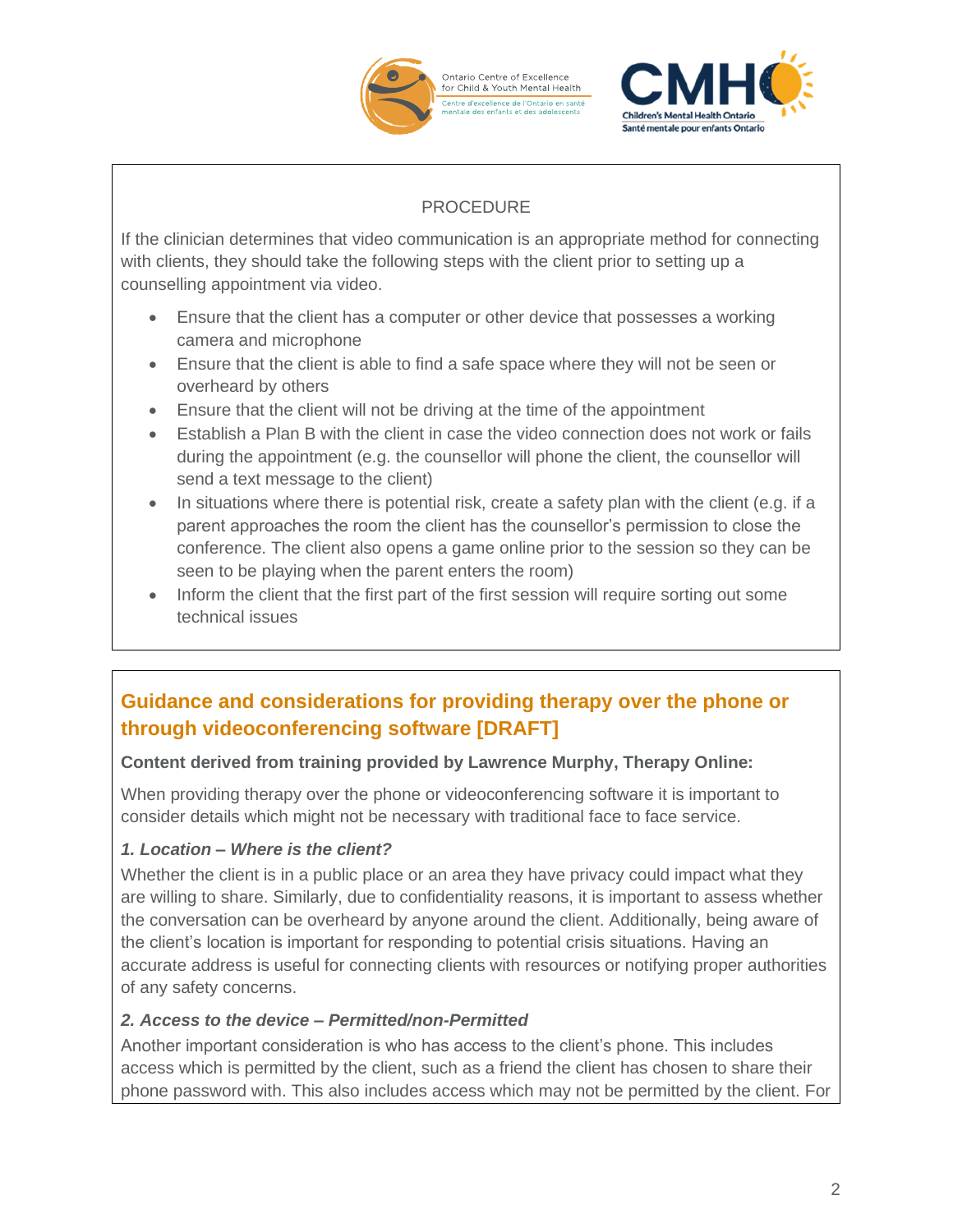

Ontario Centre of Excellence<br>for Child & Youth Mental Health .<br>Centre d'excellence de l'Ontario en santé<br>mentale des enfants et des adolescents



example, this could be a situation where someone could acquire the client's password without their knowledge. Perhaps this could occur by the client sharing their password with a friend who then shares the password with others. In the case of adolescents, there may be parents or guardians that have access to the client's phone. Similarly, in romantic relationships there could be significant others with access to the client's phone. Depending on the situation, the person accessing the client's device might see the client's call history which could identify them as a client.

#### *3. Not "one size fits all"*

In some cases, it may not be possible to provide the best service to clients at a distance or with the use of technology. One reason for this is the priority of addressing safety concerns. With clients experiencing active suicidal ideation or significant distortions in reality, the best possible service would likely be provided in person. This might also be true for clients disclosing past abuse for the first time or clients currently in relationships with ongoing violence.

#### *4. Online disinhibition*

It has been found that people often say or do things online that they normally would not do face to face. It is possible a client may express themselves more openly due to this phenomenon which could become problematic. For example, a client may share more information than they are comfortable with before trust is able to be established. This could lead to feelings of vulnerability or embarrassment which might impact the client's feelings about returning to therapy. Additionally, a client may leave the session. While leaving an inperson session may seem like a daunting task, simply closing their computer or ending a phone call could appear much easier. If the therapist notices the session could be moving too fast, it can be helpful to address this with the client. Perhaps the therapist could explain they would first like to get to know a little about the client and who they are.

#### *5. Ethical considerations*

With the use of technology and E-Walk In, a session can be similar to entering a client's home. Along with this view into their personal life, there are many scenarios a clinician may encounter. As with entering a client's home physically, it is important to be aware of the surroundings. Being conscious of what you see or hear in the client's background and following policies and procedures around how to address these concerns is important.

#### *6. Absence of non-verbals*

The absence of non-verbal communication is one aspect that therapists often believe would impact the therapeutic experience significantly. In order to address this, therapists might find it helpful to consider what you do when meeting a client in person for the first time and the reason behind it. For example, a therapist might shake their client's hand upon meeting them for their first session. The goal behind this might be to make the client feel more welcomed. Without the opportunity to shake the client's hand, a therapist may welcome the client to the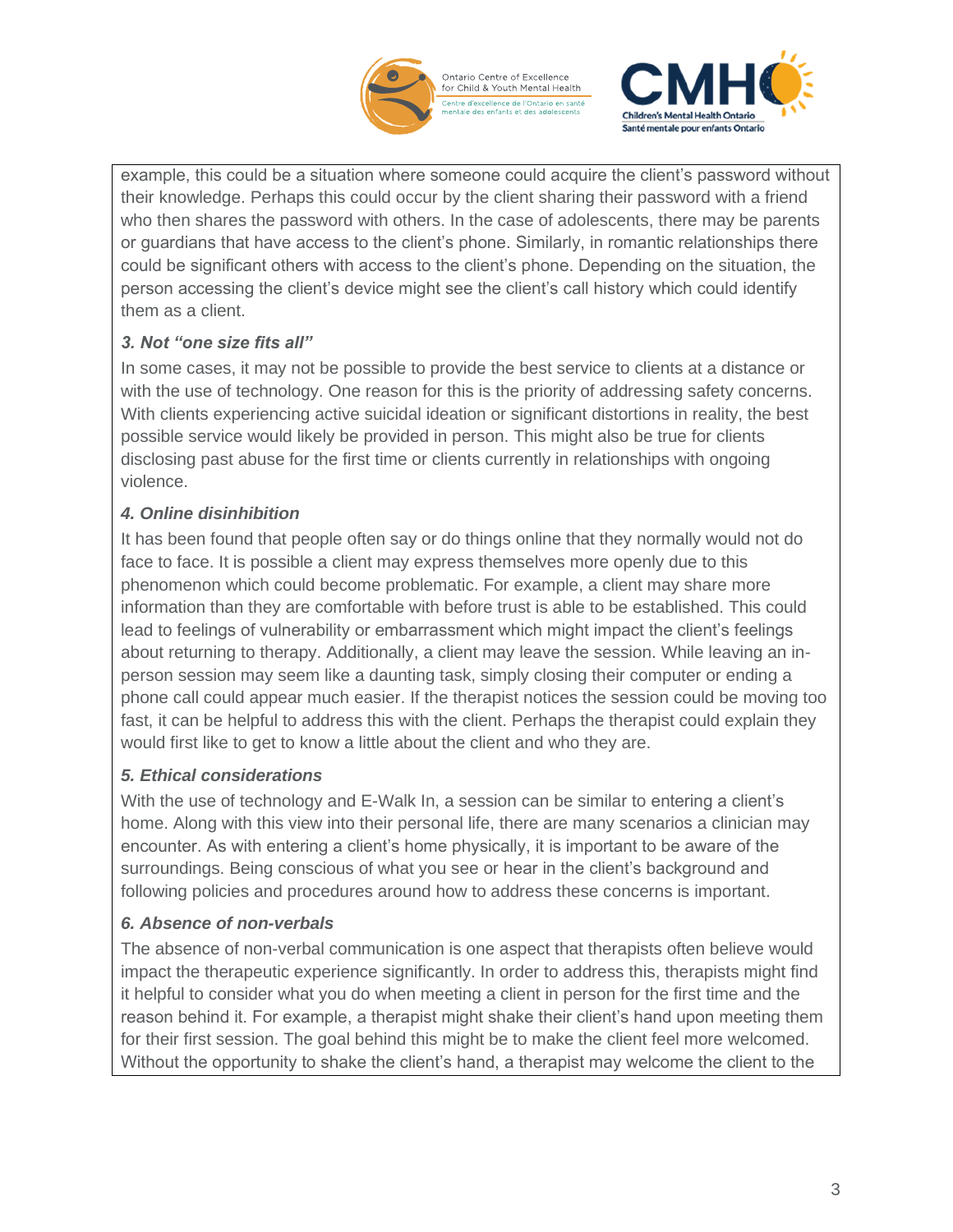



session with a statement instead. Another way to promote connection can be the use of the client's name more frequently.

There is also an advantage to the absence of non-verbal communication. It is likely that as humans we are unable to control 100% of our non-verbal expressions during a session. This implies that during in person services it is likely the client may pick up unconscious non-verbal cues that the therapist is not even aware of.

#### *7. Where to look*

When using a videoconferencing software there is the practical issue of where to focus your attention. In some cases, looking at the client's face on the screen may translate to looking somewhere else on the client's end. When engaging in a session through videoconferencing software it is recommended that the therapist center themselves in the camera and ensure they are a comfortable distance from the camera (not too zoomed in or out).

# **Compass**

[Compass,](https://compassne.ca/) the lead agency serving children, youth and families across the Sudbury/Manitoulin service area, provides services to clients using personal computer video conferencing (PCVC) when face-to-face contact is not available or is the preferred method of contact indicated by a client/caregiver. The team at Compass has kindly provided permission for us to include their PCVC guidelines used by their team as an example for other agencies to consider.

### **Personal Computer Video Conferencing (PCVC) Guidelines**

PCVC will be used for service delivery when face to face contact is not available or is the preferred method of contact as indicated by the client/caregiver. The use of PCVC will align with all other policies regarding the use, collection and dissemination of personal health information and confidentiality requirements.

When and wherever possible, face to face client service is the preferred method for client contact. In the event that geography, inclement weather, Clinician availability, or client preference, the use of Personal Computer Video Conferencing shall be offered to ensure timely service provision.

The rural offices will be equipped with a Resource Computer with camera to ensure that clients who do not have wifi/data have a location to connect with a Clinician as required.

#### *On site:*

• If a client requests an appointment and no Clinician is available, the client will be offered the option of PCVC. If they agree, an Administrative Assistant will provide a Brief Service package for completion (described above). Administrative Assistant will contact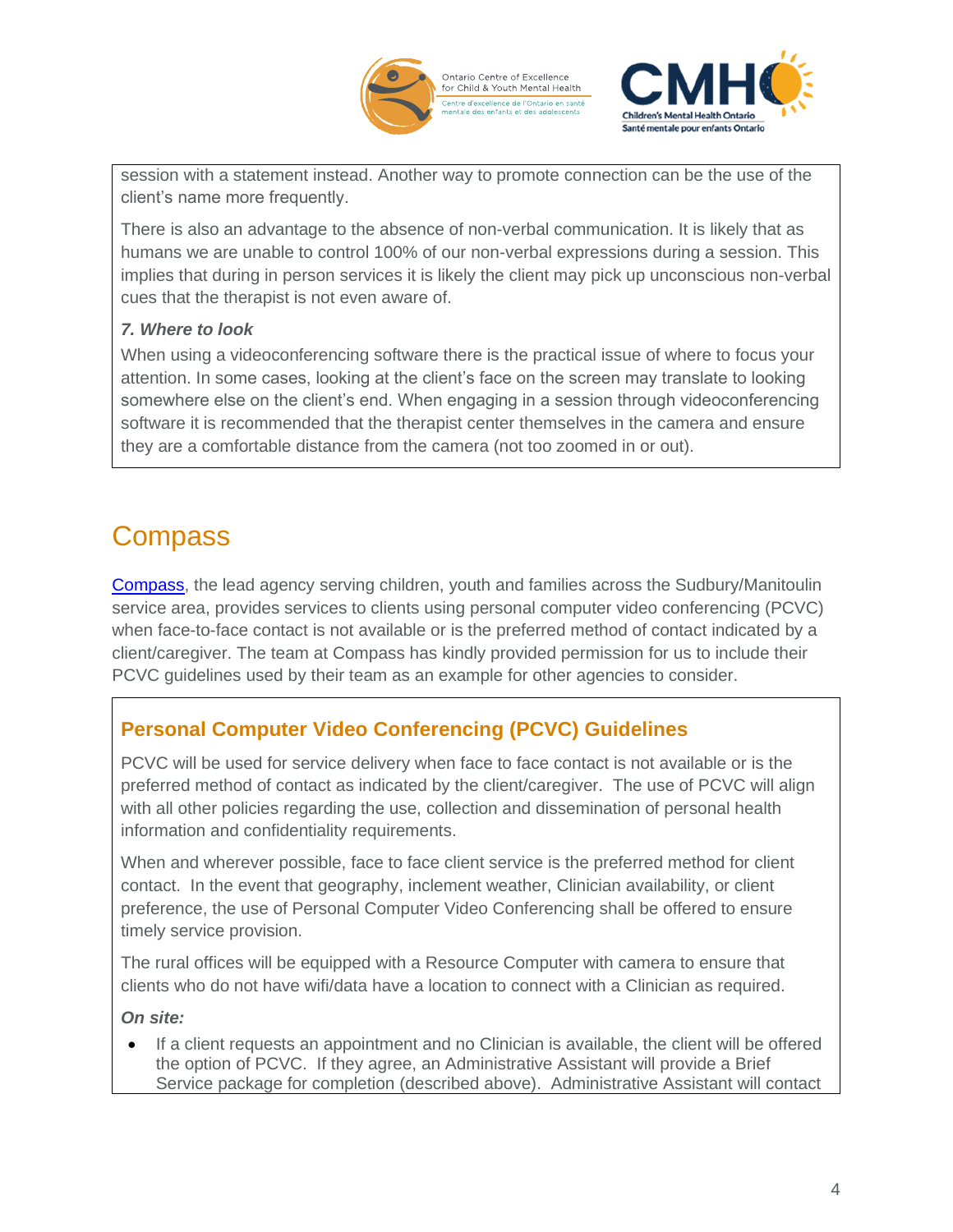

Ontario Centre of Excellence<br>for Child & Youth Mental Health .<br>Centre d'excellence de l'Ontario en sante<br>mentale des enfants et des adolescents



the Manager on Call or Clinical On-Call to assign a Clinician and schedule the appointment with details from the Manager in the system. (See OTN How to).

- Administrative Assistant will scan and upload the Brief Service Referral Form is or send directly to the Clinician prior to the client session. The Manager & Clinician are responsible for reviewing the reason the client presentation and address safety and risk as required in the session.
- Administrative Assistant will email the PIN number to the assigned Clinician
- Administrative Assistant will bring the client to the PCVC-ready computer.
- The Clinician is responsible for ensuring that the Consent to Service, and Consent to Electronic Communication Form are reviewed verbally with the client, ensure that verbal consent provided by the client/caregiver and I documented in the CIS. The client/caregiver can sign the documents and provide to the Administrative Assistant for uploading once the session is complete however it is the Clinician's responsibility to ensure the client is oriented appropriately to service and provides informed consent.
- At the end of the session, the Clinician will provide the client/caregiver a copy of the Brief Service Session Note via the Administrative Assistant present. They will scan and send the note to the Administrative Assistant for printing. (If we change the electronic consent we can email these directly to the client).
- If a follow up session is agreed upon, the Administrative Assistant will be provided with the details to arrange booking in the OTN system.
- Client/caregiver is asked to complete the SSIFT and provide to the Administrative Assistant at the end of the session.

#### *Off site:*

- If the client/caregiver is off-site and will not be connecting via Compass computer, the Administrative Assistant staff will obtain the client/caregiver demographic information including email address over the telephone and enter into the CIS. As we do not have the means to securely collect the SDQ or SSIFT, this data will not be collected.
- The Clinical Manager or Clinical On-Call will review the request and assign to Brief Service and Clinician via assigned PCVC slot or as requested.
- Administrative Assistant books an appointment in the OTN system.
- If the client/caregiver is off-site, the PIN number will be sent directly via email or telephone by the Administrative Assistant.
- As the session begins the Clinician is responsible for ensuring that the Consent to Service, Consent to Electronic Communication Forms are reviewed verbally with the client/caregiver and document the provision of verbal consent in the CIS.
- The client/caregiver will be sent a copy of their note by mail.
- The client/caregiver and Clinician agree upon any further appointment times which will be booked into the OTN system by the Administrative Assistant.

#### *Special considerations:*

Clients/caregivers must inform us of their location if off-site to ensure that if the need arises, we can support their safety.